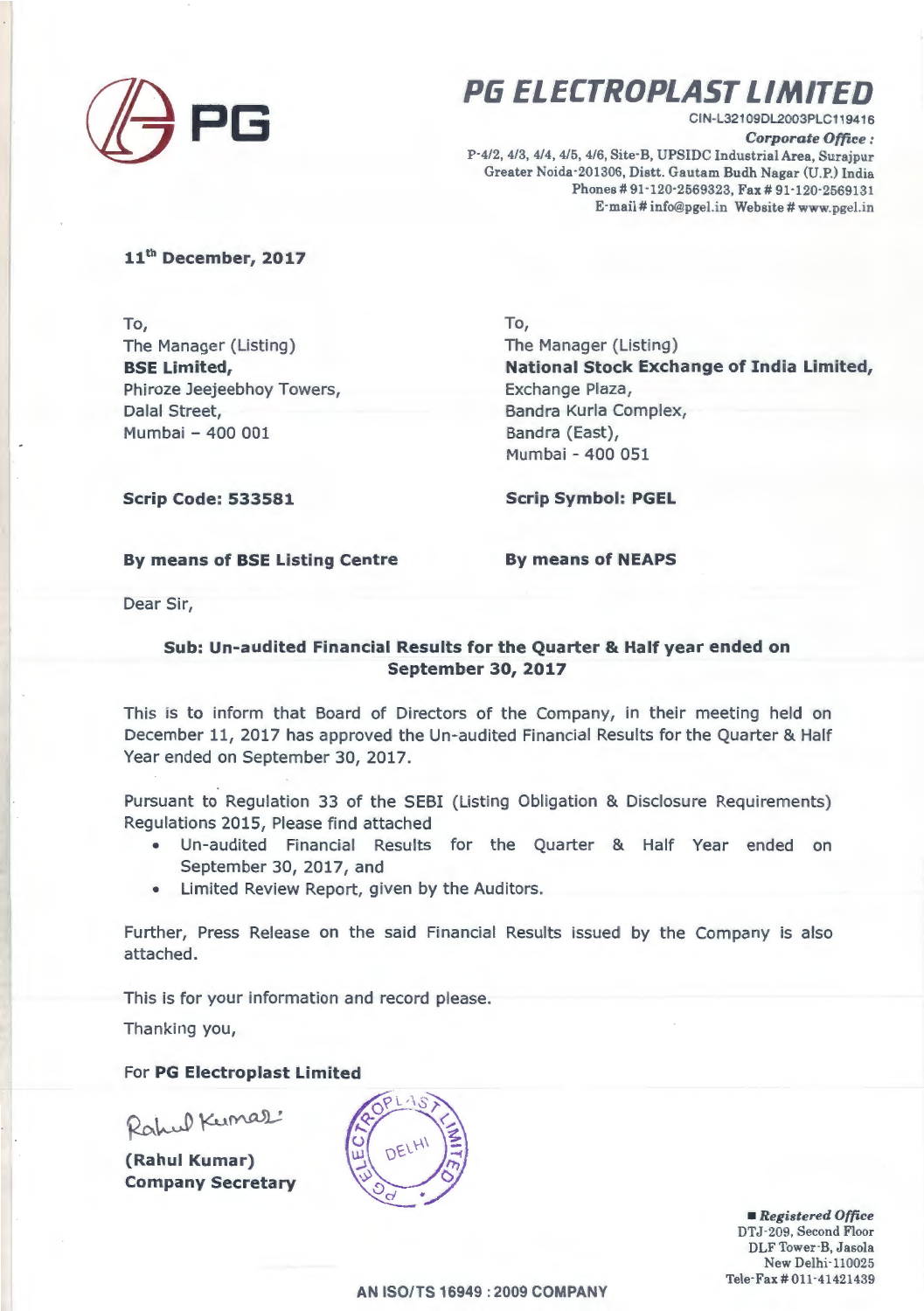# **PG Electroplast Limited**<br>Regd. Office : DTJ-209, DLF Tower-B, Jasola, New Delhi-110025,

PH/Fax: 91-11-41421439; Email: info@pgel.in; Website: www.pgel.in

STATEMENT OF STANDALONE UNAUDITED FINANCIAL RESULTS FOR THE PERIOD ENDED SEPTEMBER 30, 2017

|                                                                                                                                                           | <b>Quarter Ended</b> |               |              | (Rs. In Lakhs)<br><b>Half Year Ended</b> |              |
|-----------------------------------------------------------------------------------------------------------------------------------------------------------|----------------------|---------------|--------------|------------------------------------------|--------------|
| <b>Particulars</b>                                                                                                                                        | Sep 30, 2017         | June 30, 2017 | Sep 30, 2016 | Sep 30, 2017                             | Sep 30, 2016 |
|                                                                                                                                                           | (Unaudited)          | (Unaudited)   | (Unaudited)  | (Unaudited)                              | (Unaudited)  |
| I Revenue from Operations                                                                                                                                 | 9,030.45             | 12,439.89     | 8,354.41     | 21,470.33                                | 19,337.68    |
| II. Other Income                                                                                                                                          | 91.15                | 111.84        | 73.38        | 202.99                                   | 140.77       |
| III. Total Revenue (I+II)                                                                                                                                 | 9,121.60             | 12,551.72     | 8,427.79     | 21,673.32                                | 19,478.45    |
| IV. Expenses:                                                                                                                                             |                      |               |              |                                          |              |
| (a) Cost of Materials consumed                                                                                                                            | 6,510.80             | 8,201.66      | 5,494.45     | 14,712.45                                | 12,491.29    |
| (b) Purchase of stock-in-trade                                                                                                                            | 362.93               | 661.12        | 215.08       | 1,024.05                                 | 677.57       |
| (c) Changes in inventories of Finished Goods, Work in progress &<br><b>Stock in Trade</b>                                                                 | 49.73                | (255.48)      | (92.59)      | (205.75)                                 | 95.65        |
| (d) Employee benefits expense                                                                                                                             | 818.32               | 918.12        | 793.42       | 1,736.44                                 | 1,557.85     |
| (e) Finance Costs                                                                                                                                         | 265.37               | 288.34        | 227.50       | 553.70                                   | 461.37       |
| (f) Depreciation and amortisation expense                                                                                                                 | 301.13               | 293.47        | 252.15       | 594.60                                   | 505.18       |
| (g) Excise duty on sales                                                                                                                                  |                      | 1,336.60      | 802.37       | 1,336.60                                 | 1,885.98     |
| (h) Other expenses                                                                                                                                        | 545.96               | 868.46        | 735.74       | 1,414.43                                 | 1,686.38     |
| <b>Total Expenses</b>                                                                                                                                     | 8,854.24             | 12,312.29     | 8,428.12     | 21,166.52                                | 19,361.27    |
| V. Profit/(Loss) before exceptional items and tax (III-IV)                                                                                                | 267.36               | 239.43        | (0.33)       | 506.80                                   | 117.18       |
| VI. Exceptional Items                                                                                                                                     |                      |               |              |                                          |              |
| VII. Profit/(Loss) before tax (V-VI)                                                                                                                      | 267.36               | 239.43        | (0.33)       | 506.80                                   | 117.18       |
| VIII. Tax expense                                                                                                                                         |                      |               |              |                                          |              |
| (1) Current Tax                                                                                                                                           | 65.12                | 24.00         |              | 89.12                                    |              |
| (2) Deferred Tax                                                                                                                                          |                      |               |              |                                          |              |
| IX. Profit / (Loss) for the period (VII-VIII)                                                                                                             | 202.24               | 215.43        | (0.33)       | 417.68                                   | 117.18       |
| X. Other Comprehensive Income                                                                                                                             |                      |               |              |                                          |              |
| A(i) Items that will not be reclassified to profit or loss<br>(ii) Income tax relating to items that will not be reclassified to                          | 5.14                 | 1.35          | (14.66)      | 6.49                                     | (8.18)       |
| profit or loss<br>B(i) Items that will reclassified to profit or loss<br>(ii) Income tax relating to items that will be reclassified to profit or<br>loss |                      |               |              |                                          |              |
| <b>Total Other Comprehensive Income</b>                                                                                                                   | 5.14                 | 1.35          | (14.66)      | 6.49                                     | (8.18)       |
| XI. Total Comprehensive Income for the period $(IX+X)$                                                                                                    | 207.38               | 216.78        | (14.99)      | 424.17                                   | 109.00       |
| XII. Paid up equity share capital: (Face Value Rs. 10 each)                                                                                               | 1,641.43             | 1,641.43      | 1,641.43     | 1,641.43                                 | 1,641.43     |
| XIII. Earnings Per equity share (not annualised)                                                                                                          |                      |               |              |                                          |              |
| (a)<br><b>Basic</b>                                                                                                                                       | 1.26                 | 1.32          | (0.09)       | 2.58                                     | 0.66         |
| (b) Diluted                                                                                                                                               | 1.26                 | 1.32          | (0.09)       | 2.58                                     | 0.66         |

1. The above results have been reviewed by Audit Committee and approved by Board of Directors at its meeting held on Dec. 11, 2017 and the above results have been subjected to Limited Review by the Statutory Auditors.

2. IND-AS compliant financial results, pertaining to quarter and half year ended Sep. 30, 2016 have not been subject to Limited Review. However, the management has exercised necessary due diligence to ensure that such financial results provide a true and fair view of its affairs.

3. These Financial Statements has been prepared in accordance with the Companies (Indian Accounting Standards) Rules, 2015 (IND AS) prescribed under section 133 of the Companies Act 2013 and other recognised accounting practices and policies to the extent applicable. Beginning April 1, 2017, the Company has, for the first time, adopted IND-AS with transit date of April 1, 2016.

4. The Statutory Auditors have provided their Limited Review Report in respects of results for the Quarter ended Sep. 30, 2017.

5. Statement of Assets & Liabilities are provided in annexure I to this statement of Unaudited Financial Statements.

6. The company does not have more than one "reportable Operating Segment" in line with the Indian Accounting Standard (IND-AS-108 )-"0perating Segments".

7. These Financial Statements does not include IND-AS compliant results for the previous year ended March 31, 2017, as the same is not mandatory as per SEBI's circular dated July 5, 2016.

8. The reconciliation of net profit/(loss) reported in accordance with previous GAPP to total comprehensive income in accordance with IND AS is as under: under: (Rs. In Lakhs)

| unuer.                                                                                                |                                         |                                           |  |  |
|-------------------------------------------------------------------------------------------------------|-----------------------------------------|-------------------------------------------|--|--|
| <b>Description</b>                                                                                    | <b>Ouarter</b><br>ended Sep 30,<br>2016 | <b>Half Year</b><br>ended Sep 30,<br>2016 |  |  |
| Net Profit/(Loss) as per previous GAAP (Indian GAPP)                                                  | 5.08                                    | 130.20                                    |  |  |
| IND AS adjustments: Add/(less)                                                                        |                                         |                                           |  |  |
| Actuarial gain/loss on the employee defined benefit funds<br>recognised in Other Comprehensive Income | (14.66)                                 | (8.18)                                    |  |  |
| Tax Impact on IND-AS Adjustments                                                                      |                                         |                                           |  |  |
| <b>Other Adjustments - Depreciation</b>                                                               | (5.41)                                  | (13.02)                                   |  |  |
| Net Profit/(Loss) as per IND AS                                                                       | (14.99)                                 | 109.00                                    |  |  |
| Other Comprehensive Income, net of Income Tax                                                         |                                         |                                           |  |  |
| <b>Total Comprehensive income for the period</b>                                                      | (14.99)                                 | 109.00                                    |  |  |



This reconciliation statement has been provided in accordance with circular CIR/CFD/FAC/62/2016, issued by SEBI dated July 5, 2016.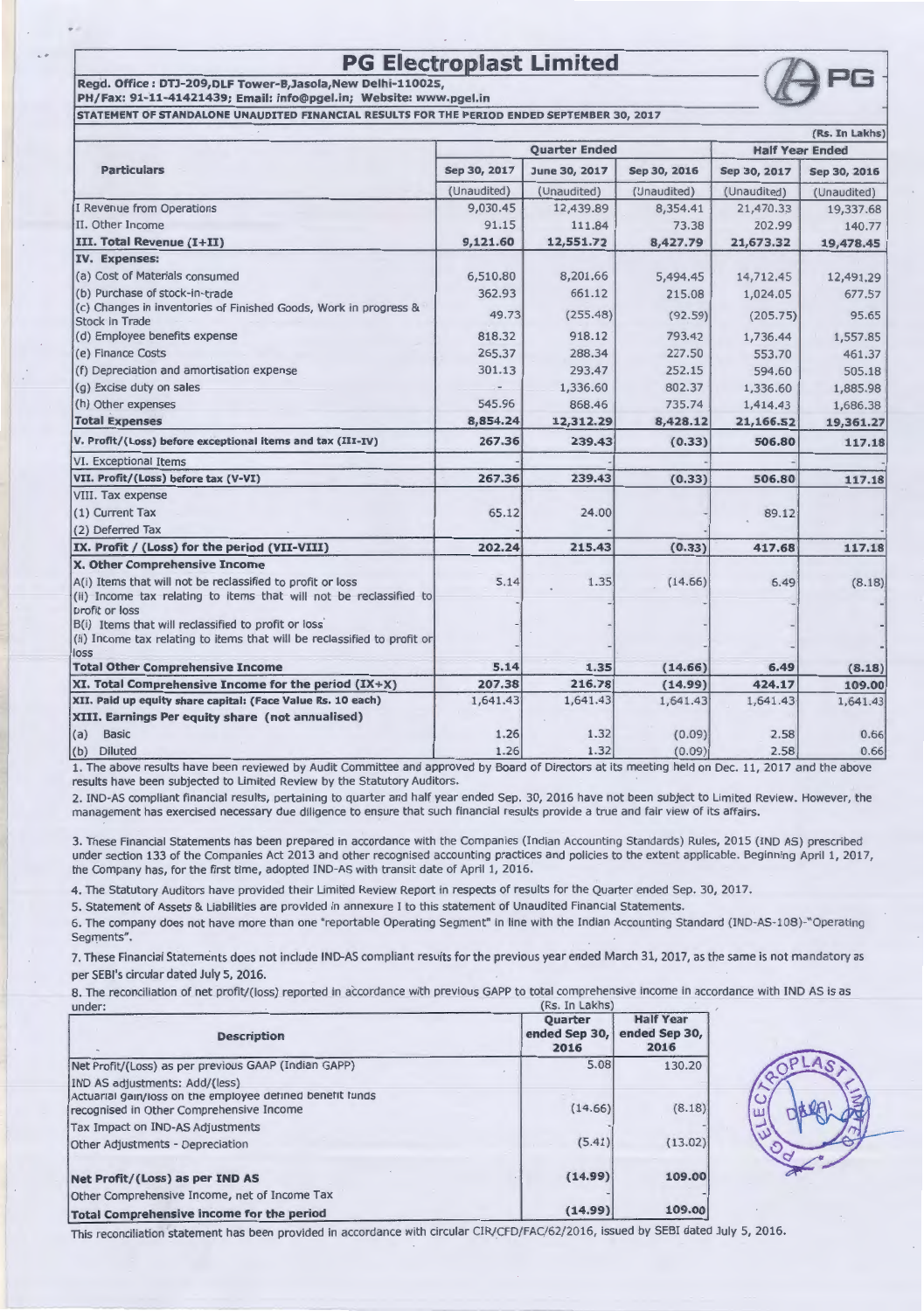9. Revenue from Operations upto period ended June 30, 2017 were reported inclusive of Excise Duty. The Government has introduced GST w.e.f. July 1, 2017 replacing Excise Duty and various other indirect taxes. As per JND AS 18, the revenues for the quarter ended Sep. 30, 2017 heve been reported net of GST. In view of above, the revenue of Quarter & Half year ended on Sept 30, 2017 are not compairable with previous periods. The Comparable figures (Unaudited) excluding excise duty is summarised below for relevent periods:

| <b>Particulars</b>                                 |              | <b>Ouarter Ended</b> |              |              | <b>Half Year Ended</b> |  |
|----------------------------------------------------|--------------|----------------------|--------------|--------------|------------------------|--|
|                                                    | Sep 30, 2017 | June 30, 2017        | Sep 30, 2016 | Sep 30, 2017 | Sep 30, 2016           |  |
| Revenue from Operations (inclusive of Excise duty) | 9.030.45     | 12,480.33            | 8,354,41     | 21,470,33    | 19,337.68              |  |
| Less: Excise Duty                                  |              | 1,336.60             | 802.37       | 1.336.60     | 1,885.98               |  |
| Net Revenue from Operations                        | 9.030.45     | 11,143.73            | 7,552.04     | 20,133,73    | 17,451.70              |  |

10. SEBI has issued a show cause notice dated 11/03/2013 under SEBI (Procedure of holding enquiry and Imposing of penalties by Adjudicating Officer) Rules 1995, under section 15HA & 15HB of the SEBI Act 1992 for violation of SEBI (Prohibition of Fraudulent and Unfair Trade Practices relating to Securities Market) Regulations, 2003 (PFUTP) and SEBI (Issue of Capital and Disclosures Requirements) Regulations, 2009 (!CDR). Now, SEBI has passed an order dated 02/08/2017 and has imposed penalty of Rs. One Crore each on the Company and promoters under section 15HB in respect of certain non compliance of ICDR regulations. The Company has filed appeal with SAT against this order.

11. Previous period figures have been regrouped and re-arranged, wherever required.

**For PG Electroplast Limited**  For PG Fight Apress Function

~ctor **(Vishal Gupta)** 

**Director** 

Piece: Greater Noida, U.P. Date: 11th December 2017

Gupla & Ass Chitreels **M. No. And \* Chip** 098247 Partered Acco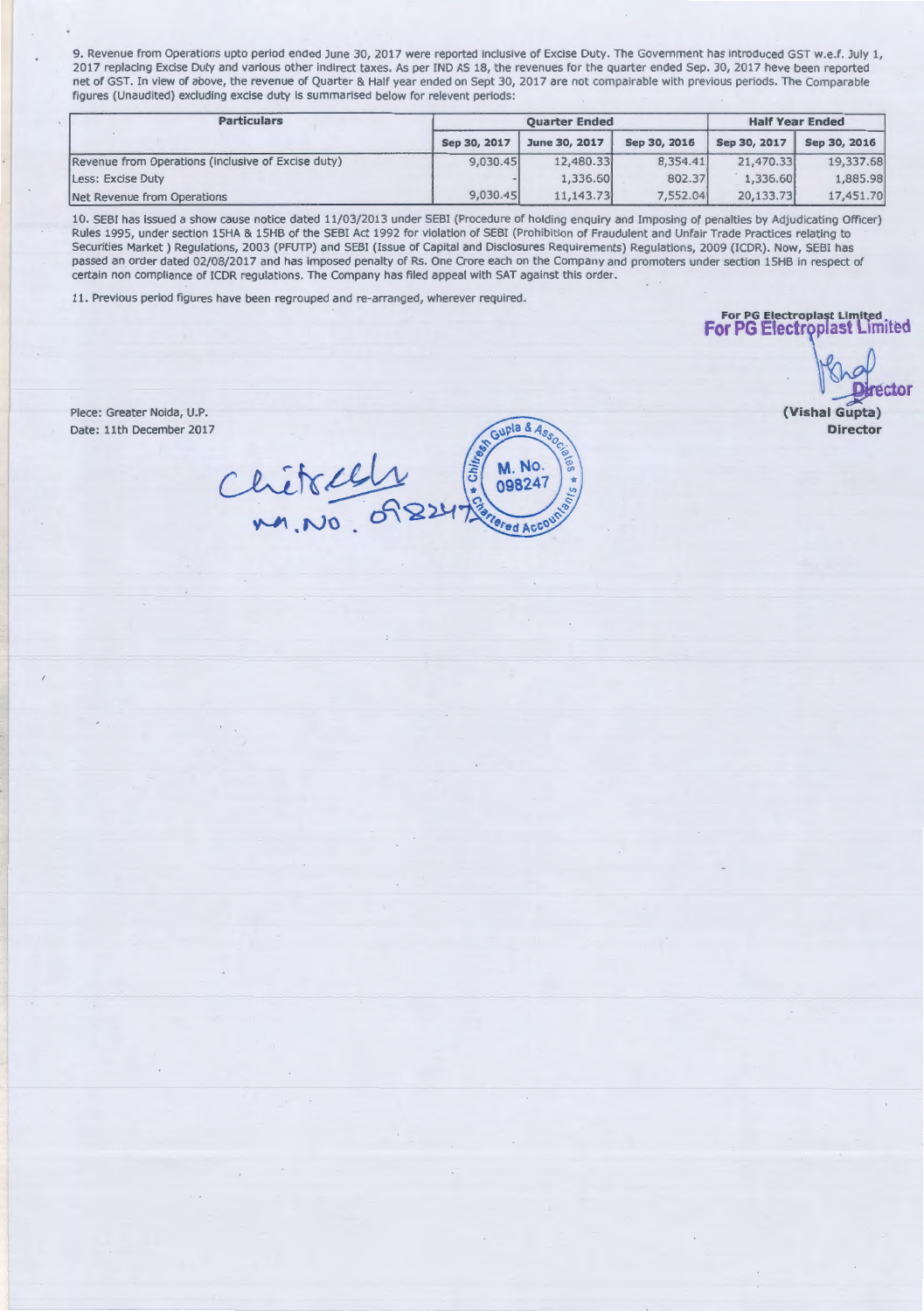| Annexure I: Statements of Assets & Liabilities as at September 30, 2017<br><b>Particulars</b> | <b>Figures as at</b><br>Sep. 30, 2017 |
|-----------------------------------------------------------------------------------------------|---------------------------------------|
| <b>ASSETS</b>                                                                                 |                                       |
| <b>Non-current assets</b>                                                                     |                                       |
| (a) Property, Plant and Equipment                                                             | 16,528.71                             |
| (b) Capital work-in-progress                                                                  | 598.76                                |
| (c) Intangible assets                                                                         | 69.60                                 |
| (d) Financial Assets                                                                          |                                       |
| (i) Trade receivables                                                                         |                                       |
| (ii) Loans                                                                                    |                                       |
| (iii) Other Financial Assets                                                                  | 96.36                                 |
| (e) Deferred tax assets (net)                                                                 | 80.00                                 |
| (f) Other non-current assets                                                                  | 1,157.70                              |
| (g) Income Tax Assets (Net)                                                                   | 182.25                                |
| <b>Total Non-current assets</b>                                                               | 18,713.38                             |
| <b>Current assets</b>                                                                         |                                       |
| (a) Inventories                                                                               | 5,670.27                              |
| (b) Financial Assets                                                                          |                                       |
|                                                                                               |                                       |
| (i) Trade receivables                                                                         | 6,327.35                              |
| (ii) Cash and cash equivalents                                                                | 285.72<br>198.42                      |
| (iii) Bank balances other than(ii) above                                                      |                                       |
| (iv) Loans                                                                                    | 20.45                                 |
| (v) Others financial assets                                                                   | 526.54                                |
| (c) Other current assets                                                                      | 1,665.47                              |
| <b>Total Current Assets</b>                                                                   | 14,694.22                             |
| <b>TOTAL ASSETS</b>                                                                           | 33,407.60                             |
| <b>EQUITY AND LIABILITIES</b>                                                                 |                                       |
| <b>Equity</b>                                                                                 |                                       |
| (a) Equity Share capital                                                                      | 1,641.43                              |
| (b) Other Equity                                                                              | 11,101.11                             |
| <b>Total Equity</b><br><b>LIABILITIES</b>                                                     | 12,742.54                             |
| <b>Non-current liabilities</b>                                                                |                                       |
|                                                                                               |                                       |
| (a) Financial Liabilities                                                                     | 5,521.11                              |
| (i) Borrowings                                                                                |                                       |
| (ii) Trade payables                                                                           |                                       |
| (iii) Other financial liabilities                                                             |                                       |
| (b) Other non current liabilities                                                             |                                       |
| (c) Provisions                                                                                | 260.14                                |
| <b>Total Non-current liabilities</b>                                                          | 5,781.25                              |
| <b>Current liabilities</b>                                                                    |                                       |
| (a) Financial Liabilities                                                                     |                                       |
| (i) Borrowings                                                                                | 4,893.92                              |
| (ii) Trade payables                                                                           | 6,643.90                              |
| (iii) Other financial liabilities                                                             | 2,020.58                              |
| (b) Other current liabilities                                                                 | 1,258.71                              |
| (c) Provisions                                                                                | 66.71                                 |
| <b>Total Current liabilities</b>                                                              | 14,883.82                             |
| TOTAL EQUITY AND LIABILITIES                                                                  | 33,407.60                             |

..



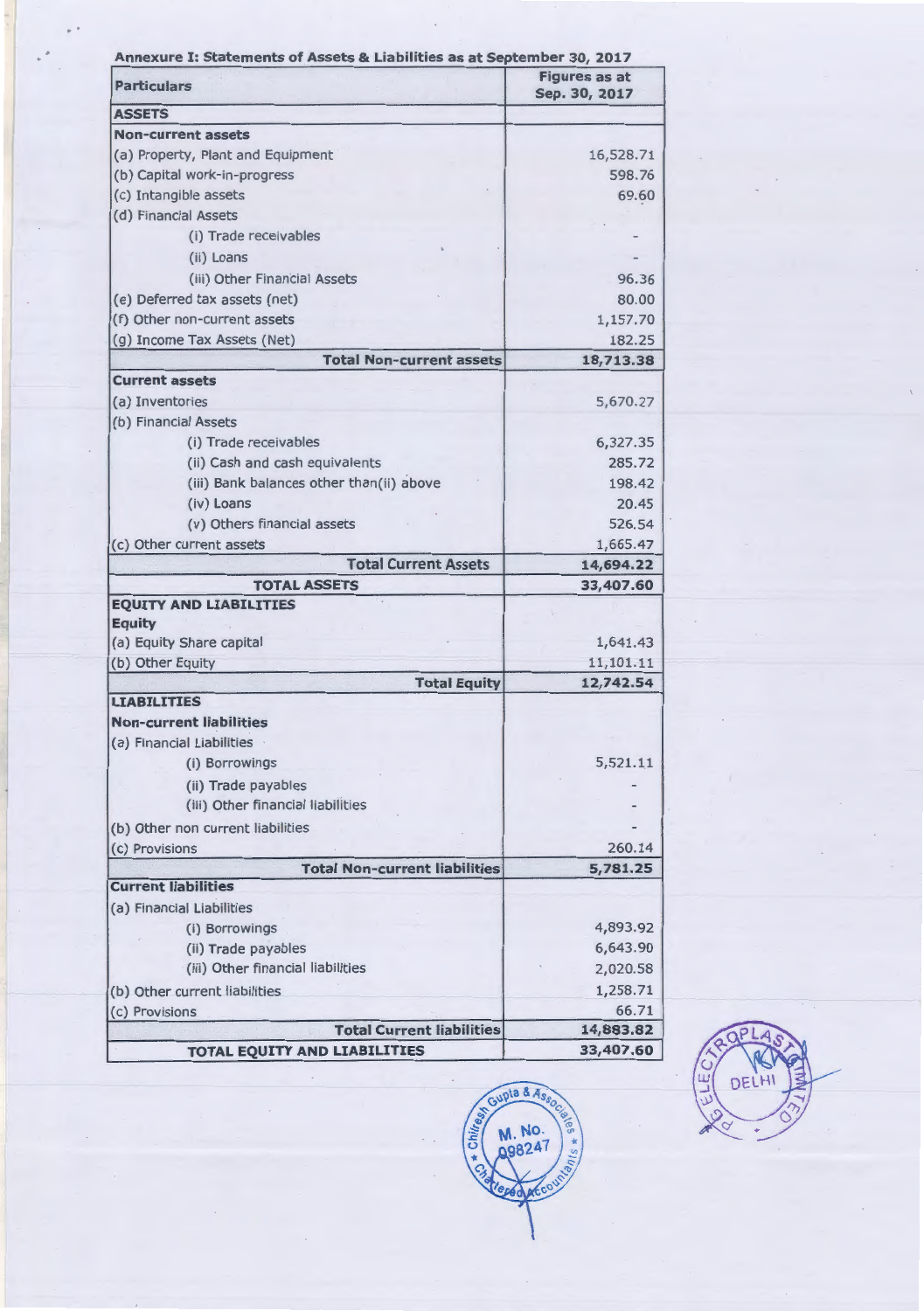

### LIMITED REVIEW REPORT ON THE UNAUDITED FINANCIAL RESULTS FOR THE QUARTER ENDED ON 30th SEPTEMBER 2017

Review Report to

The Board of Directors PG Electroplast Limited DTJ-209, Second Floor, DLFTower, Plot No. 11 Jasola, Delhi-110025

We have reviewed the accompanying Statement of Unaudited Financial Results ("the Statement") of PG Electroplast Limited ("the Company") for the quarter and half year ended September 30, 2017, being submitted by the Company pursuant to the requirement of Regulation 33 of the SEBI (Listing Obligations and Disclosure Requirements) Regulations, 2015, as modified by Circular No. CIR/CFD/FAC/6212016 dated July 5, 2016.

This Statement, which is the responsibility of the Company's Management and approved by the Board of Directors, has been prepared in accordance with the recognition and measurement principles laid down in Indian Accounting Standards 34 "Interim Financial Reporting" ("lnd AS 34") prescribed under Section 133 of the Companies Act, 2013 read with relevant rules issued thereunder and other accounting principles generally accepted in India. Our responsibility is to issue a report on the Statement based on our review.

We have not performed a review or audit of figures related to corresponding quarter and half year ended September 30, 2016, including the reconciliation of net profit / loss for the quarter and half year ended September 30, 2016 between the previous GAAP and the Indian Accounting Standards ("lnd AS")

We conducted our review of the Statement in accordance with the Standard on Review Engagement (SRE) 2410, "Review of Interim Financial Information Performed by the Independent Auditor of the Entity" issued by The Institute of Chartered Accountants of India. A review of Interim financial information consists of making inquiries, primarily of persons responsible for financial and accounting matters and applying analytical and other review procedures. A review is substantially less in scope than an audit conducted in accordance with Standards of Auditing and consequently does not enable us to obtain assurance that we would become aware of all significant matters that might be identified in an audit. Accordingly we do not express an audit opinion.



Head Office: U-119A, Shakarpur, New Delhi-110092, Mobile: 99103 67918 Branch Office: LG-CS-24 B, Ansal Plaza (Opp. Dabur India Ltd.), Vaishali, Ghaziabad, U.P., Pin- 201010, NCR, India Phone: +91- 120 · 4121942, E-mail: gupta\_chitresh@yahoo.in